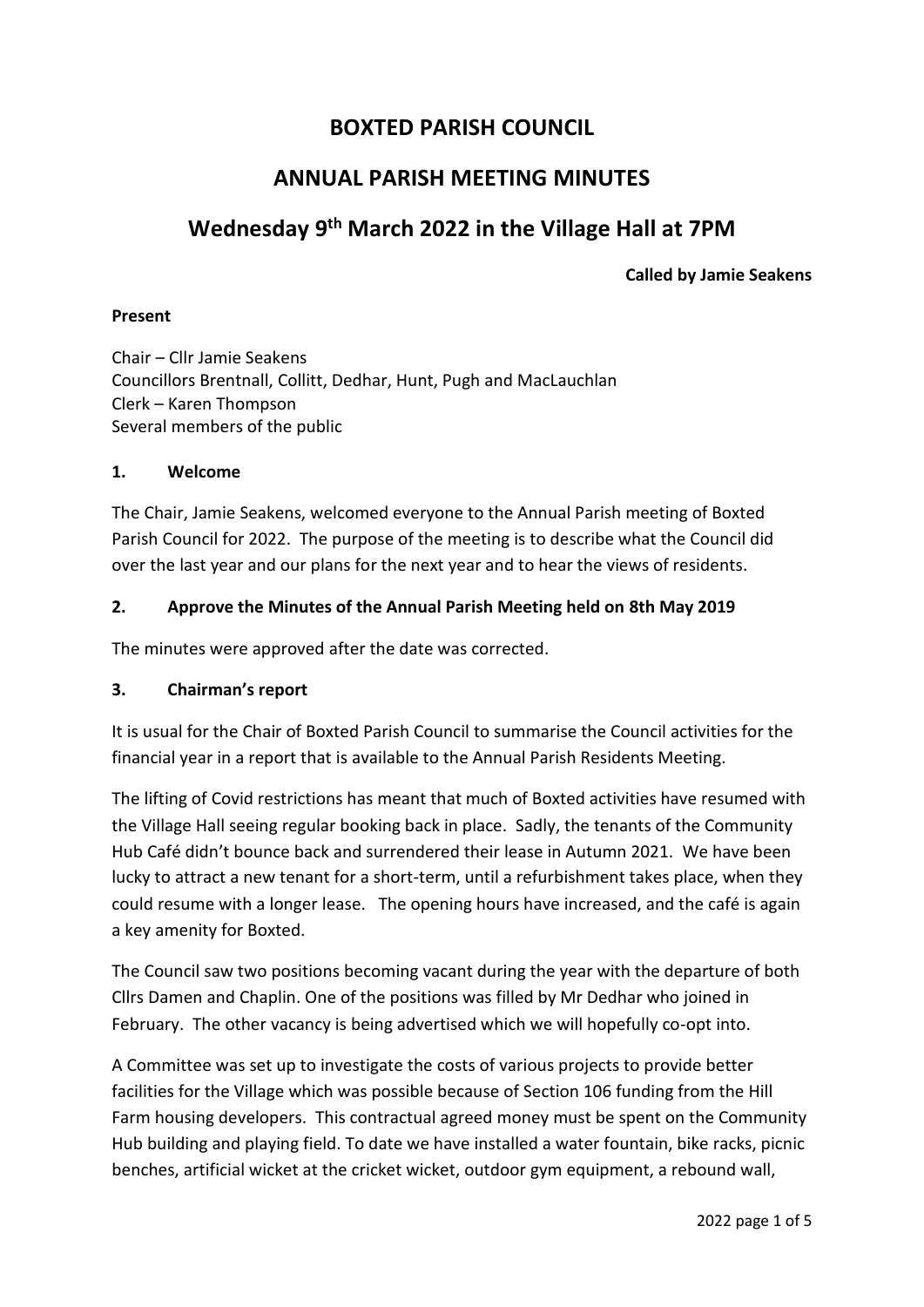additional small children's play equipment, a mega swing, aerial runway, large climbing piece, a roundabout for all abilities, sunken trampolines, and improved trim trail. The 5 aside football area will be installed in the Summer, and we also hope to be able to install outdoor tables tennis and/or petanque.

We were also able to change the surface on part of the Recreation Ground so that winter overflow parking is possible. We do hope this relieves parking pressure on the village especially at weekends when the football pitches are in use.

We saw our County representative Cllr Anne Brown retire after many years of supporting Boxted and we now have Cllr Lewis Barber supporting Boxted on County Council matters including Highways (potholes and verges).

One of the causes that Anne Brown supported was the conservation of Boxted Bridge in the Dedham Vale AONB. In the face of Essex Highways determination to demolish and replace the bridge with a much larger bridge supporting HGVs, the Parish Council supported the Save Our Bridge campaign. We facilitated meetings with Essex Highways to try and persuade them that demolition and replacement isn't acceptable, we spoke at Essex County Council meetings, we strongly objected to the Highways planning application, and we hosted a very well attended public meeting. The Council is hopeful that Essex Highways will rethink the plans and reconsider conservation and renovation.

The Council has worked with residents to try and facilitate enough parking provision to cater for the current garage site and new properties proposed as part of Colchester Borough Homes planned development and build of 7 residential units on the site behind Cross Cottages. Without sufficient provision car parking will displace onto the already congested Dedham Road making the centre of the village. Again, the Parish Council submitted a strongly worded objection, and we are waiting on the outcome.

The village successfully objected to the erection of a 50-foot high grey 5G mast and humming green boxes on the village green verge. The offer to work with the 5G mast planners to find a more suitable location has not yet been taken up.

We are still working with Essex and Colchester Councils to try and establish Boxted Primary School as a feeder school to Chesterwell.

There is a fantastic group of residents interested in biodiversity that have formed a volunteer group and are working with the Council to plant and maintain the wildflower areas of the village green and village green hedging and will turn their attention to public footpaths and bridleways this year.

We are using the Council Facebook page to make available useful information and regularly writing reports in the Langham with Boxted Parish Newsletter.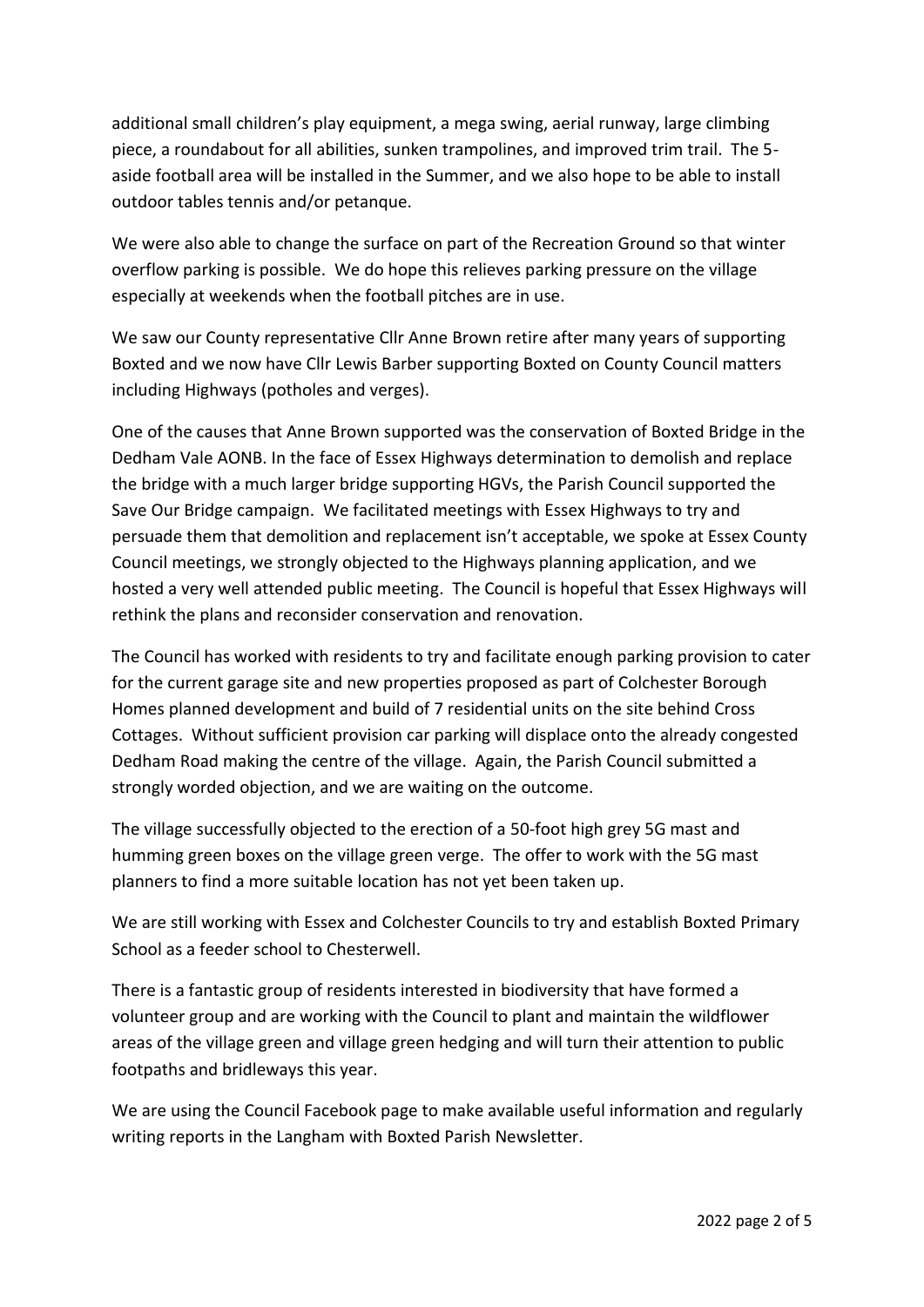The planned spend on the Community Hub building should hopefully see improvements to the kitchen side in the café, large bi-fold doors added as well as the sports side being modernised with single shower cubicles, a small meeting rooms and better facilities for officials. We are hopeful for financial support from the Football Foundation to achieve these changes.

The usual parish council functions have run smoothly with good financial management and record keeping. The minutes might seem a bit dry when you read them, but they accurately capture the decisions that the Council makes.

Looking forward to the next year when we will refurbish the Community Hub building, add a 5-aside football facility and install table tennis/petanque. We are also supporting the Queens Platinum Jubilee Celebrations planned for Sunday 5<sup>th</sup> June on the Recreation Ground.

I want to take this opportunity to thank every current and recent member of the Council, our Clerk, Groundsman and cleaning staff, for their hard work, enthusiasm, and commitment to improving Boxted as a lovely place to live. I also want to thank Nigel and Lewis, our representatives at Colchester Borough and Essex County Councils. Being a councillor isn't always easy, and we all lead busy lives, but effective committed parish councillors mean that Boxted stands the best chance of being a great place to live, work and play.

Do come along to our meetings, you are very welcome.

#### Your Current Council is

Jamie Seakens (Temporary Chair) Arabella Brentnall James Collitt Amin Dedhar Jonathan Hunt Angela McLaughlin Robin Oxford Gene Pugh

Karen Thompson is the Clerk to the Council.

Cllr Nigel Chapman is our Ward Councillor at Colchester Borough Council but is standing down at the May 2022 elections. Cllr Lewis Barber is our Essex County Council Member.

#### Finan**cial Statement**

The financial report as of 28<sup>th</sup> February 2022 was presented.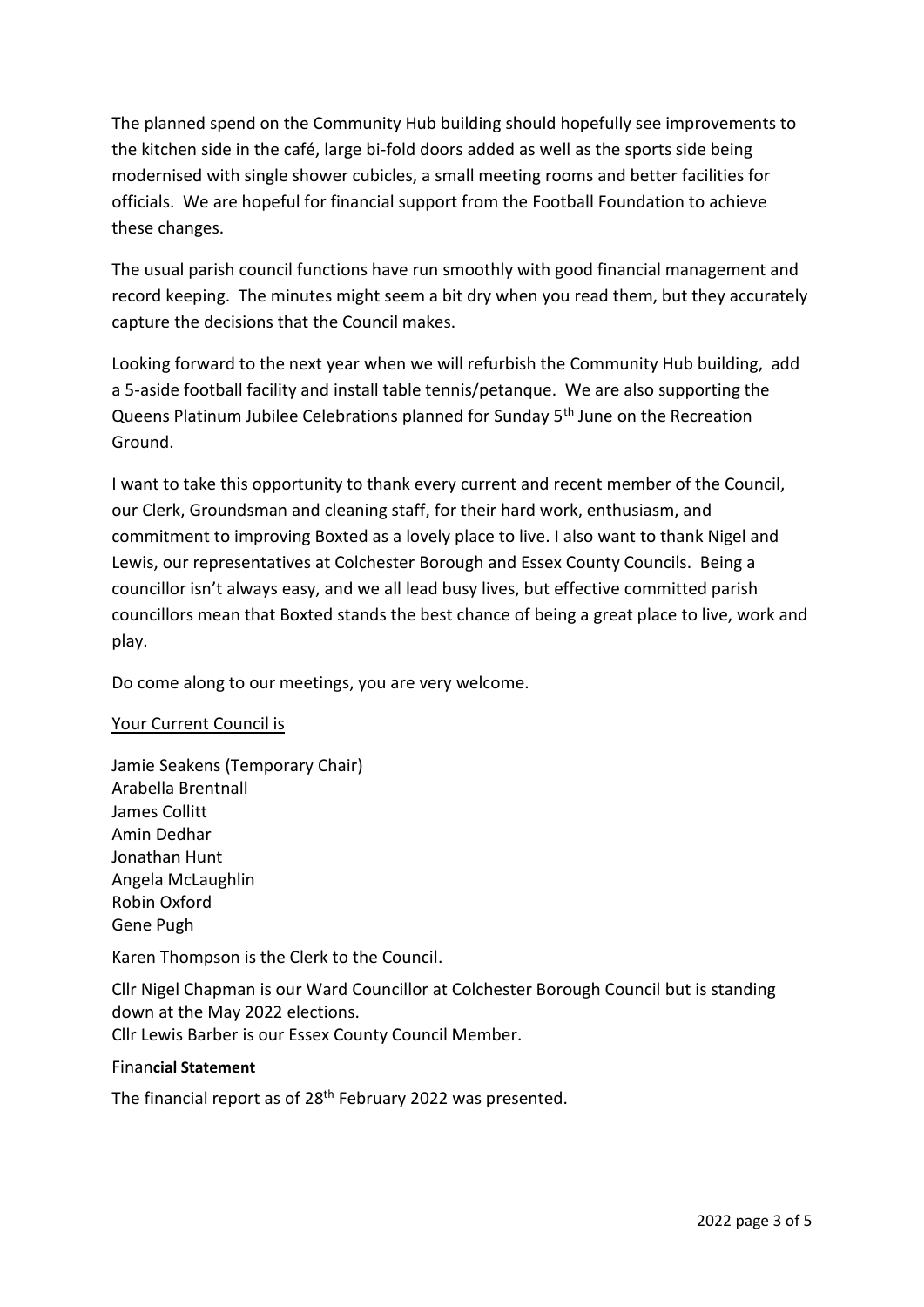# **BOXTED PARISH COUNCIL**<br>Financial Report to 28 Feb 22

| <b>Reconciliation</b> |  |  |  |  |  |
|-----------------------|--|--|--|--|--|
|-----------------------|--|--|--|--|--|

| 2021/22<br>£                        |                            |                                                                                                             |                          | 2121/22<br>£ |
|-------------------------------------|----------------------------|-------------------------------------------------------------------------------------------------------------|--------------------------|--------------|
| 54,439.34                           |                            | <b>Opening balances at 1st April 2021</b>                                                                   |                          | 75,306.15    |
| 82,022.84<br>61,156.03<br>20,866.81 | <b>PLUS</b><br><b>LESS</b> | receipts (as detailed overleaf)<br>outgoings (as detailed overleaf)                                         | 120,420.54<br>131.042.28 | $-10,621.74$ |
| 75,306.15                           |                            | Closing balances in hand at 28 Feb 2022                                                                     |                          | 64,684.41    |
| 52,158.69                           |                            | Lloyds BPC Current $a/c$ 5800 (including uncleared funds $(-)$ )<br>Lloyds BPC Business Saver (Deposit) a/c |                          | 49,837.48    |
| 22,148.96                           |                            | Lloyds BPC Sports & Social Club1368                                                                         |                          | 13,959.10    |
| 998.50                              |                            | Caxton FX Card Balance                                                                                      |                          | 887.83       |
|                                     |                            | Caxton FX Currency Acct                                                                                     |                          | 0.00         |
| 75,306.15                           |                            |                                                                                                             |                          | 64,684.41    |

# Boxted Parish Council<br>Financial Report to 28 Feb 2022 (2 pages)

| 2021/22   |                                           | 2021/22               |                |                         |                 |                |
|-----------|-------------------------------------------|-----------------------|----------------|-------------------------|-----------------|----------------|
|           |                                           | <b>Actual to date</b> | <b>Budget</b>  | $%$ of<br><b>Budget</b> | <b>Forecast</b> | <b>Notes</b>   |
|           | <b>RECEIPTS (page 1)</b>                  |                       |                | 9 of 12 %               |                 |                |
| 51,718.00 | Precept                                   | 52,090.00             | 52090          | 100                     | 52090           |                |
| 5,718.00  | Grants inc LCTS                           | 2,256.00              | 1287           | 175                     | 2256            | 475 water disp |
| 0.00      | <b>Bank interest</b>                      | 0.00                  | 0              |                         | O               |                |
| 0.00      | VAT refunds                               | 14,036.34             | 3000           | 468                     | 14050           |                |
| 0.00      | <b>Sales</b>                              | 0.00                  | 0              |                         | 0               |                |
| 0.00      | Misc                                      | 37.50                 | 0              |                         | 40              |                |
| 0.00      | Events                                    | 112.00                | $\mathbf{0}$   |                         | 115             |                |
| 50.00     | S106 Drawdown                             | 35,526.20             | 10000          |                         | 70000           |                |
| 57,486.00 | <b>Total BPC Acct</b>                     | 104,058.04            | 66,377         | 157                     | 138551          |                |
|           | <b>Hub &amp; Sports &amp; Social Club</b> |                       |                |                         |                 |                |
| 0.00      | <b>SSC Donations</b>                      | 0.00                  | $\overline{0}$ |                         | 0               |                |
| 92.40     | Lease fees                                | 1,060.40              | 5592           | 19                      | 1050            |                |
| 1,466.70  | <b>Hirings</b>                            | 7.206.28              | 9600           | 75                      | 8000            |                |
| 355.74    | Internet reimbursement from Le            | 95.82                 | 381            | 25                      | 96              |                |
| 22,622.00 | Misc/Grants (inc Covid)                   | 8,000.00              |                |                         | 8000            |                |
| 24,536.84 | <b>Total SSC Act</b>                      | 16,362.50             | 15573          | 105                     | 17146           |                |
| 82,022.84 |                                           | 120,420.54            | 81950          | 147                     | 155697          |                |
|           |                                           |                       |                |                         |                 |                |